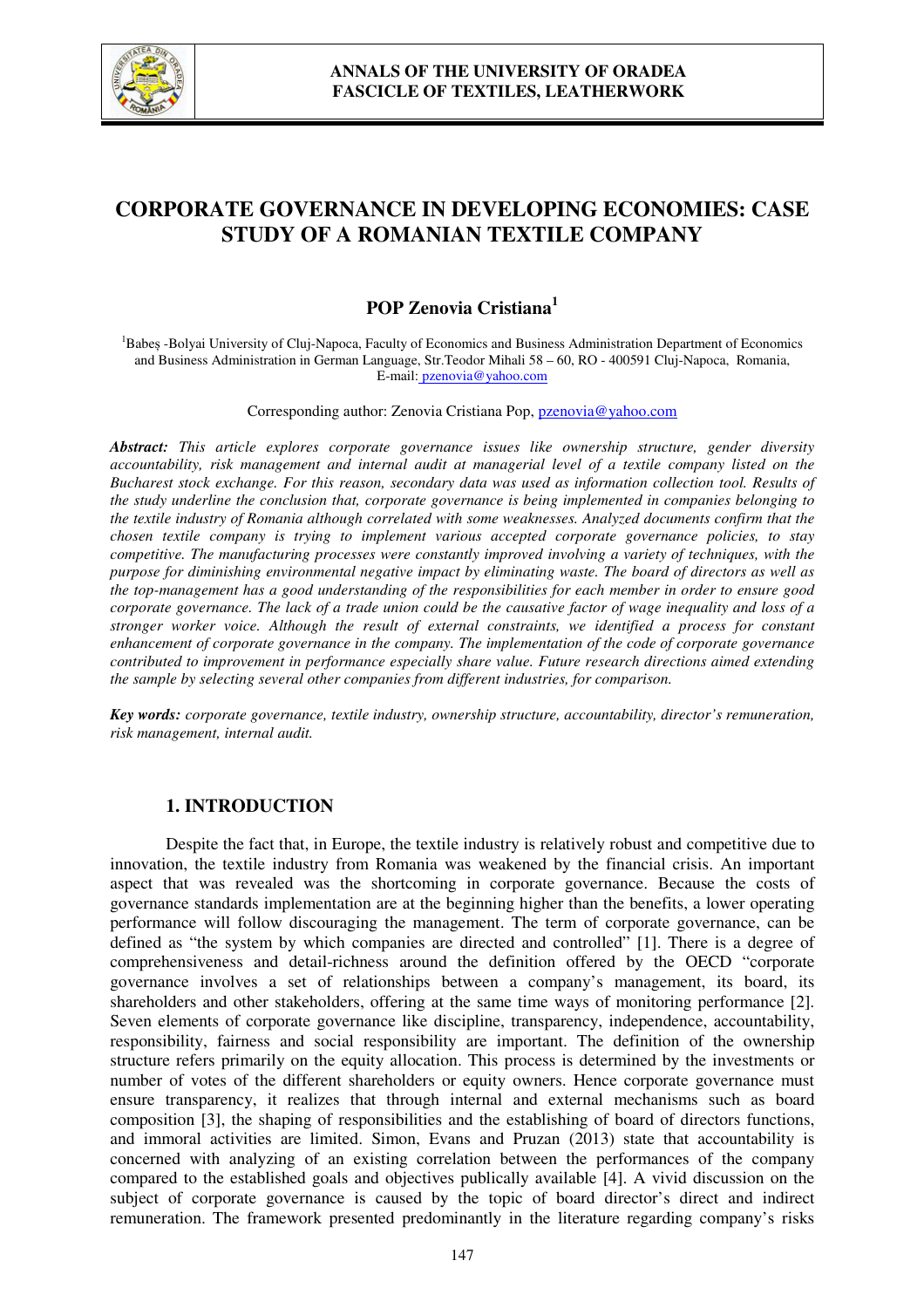

consists of: political, economic, financial and operational risks [5], sometimes tailored after the country's and companies environmental conditions. The main problem encountered in companies is the agency problem that can be solved through an audit allowing the protection of the investor's interest [6].

#### **2. RESEARCH METHOLODLGY**

In order to verify corporate governance principles, financial position and performance in textile companies the case study method was chosen providing in depth insides into the annual activities of the company based on data gathered from the financial statements between 2003 and 2014, which are available on the site of the Bucharest Stock Exchange (www.bvb.ro).

#### **3. CORPORATE GOVERNANCE IN A TEXTILE COMPANY**

Conted S.A. is a joint stock company listed and traded on the stock category II of the Bucharest Stock Exchange with legal personality from the city of Dorohoi, registered in 1991, although it existed since 1-st December 1963, therefore having an experience of over 40 years in the textile and garment industry.



*Fig. 1: Evolution of total numbers of employees.*  Source: own elaboration based on financial statements of the Bucharest Stock Exchange

The main activity is the production and distribution of textiles, employing 505 people in 2014. In the above figure, one can distinguish the evolution of the employees in numbers from the year 2002 (1179 employees) to 2014 (505 employees). Financial constraints, migration and industry evolution can explain the drastic decline of ca. 43%. The used production system is the lohn system [7], [8]. They are producing garments for women, men and children, focusing on both domestic market (in 2013 - 12,363,711 lei) and foreign market. EU countries like France and Italy play the main role. In the future the company wants to open its own shop and facilitate the distribution of its products diminishing legislative and exchange risk through a flexible buying form adjusted to different market conditions and forward contracts. Garments imported from France, Italy, Spain and Turkey will be used for the own collection. Export in 2013 was ca. 33.83% percentage of turnover. In 2009 and 2010, the company registered the largest exports share of 61.47% and 57.07%. Since 2011, domestic sales have exceeded exports. The capital of the company was 2,284,360.06 RON in 2013, fully subscribed worth 9.53 RON / share, granting equal rights to shareholders for each share. For several years the Romanian company managed shares most profitable in terms of percentage, on the Stock Exchange.

Unfortunately financial profitability measured by several indicators recorded a negative evolution, to the level of the year before: Sales revenues in 2013 - 21.299.967 and 19.231.926 - 2014 and Gross Profit was 3.195.651in 2013 and 1.977.526 in 2014. This situation will definitely influence the assessment of each management option in terms of economic therefore cost criteria. Because the monthly production capacity is about 18.000 coats and 12.000 trousers, the company managed a vast portfolio composed of the following customers: Again Textile Team LLC Brasov, SC Formen's LLC, S.C., Esprit, Patrizia Pepe, Mazonetto, Kim Otto, and Piere Cardin. Covering an international perspective of the fashion industry, the studying of fashion trends is a necessity that can offer the possibility of creating new patterns according to different age or gender characteristics [9]. The focus on corporate governance issues grew with the number of important clients.

In the year 2013 the number of personnel was 502 people. Regarding the level of education, it shows a different pattern in a number of respects in comparison with the situation before 2005, the year the quota system for the imports of textiles was abolished [10]. Only 21 employees have higher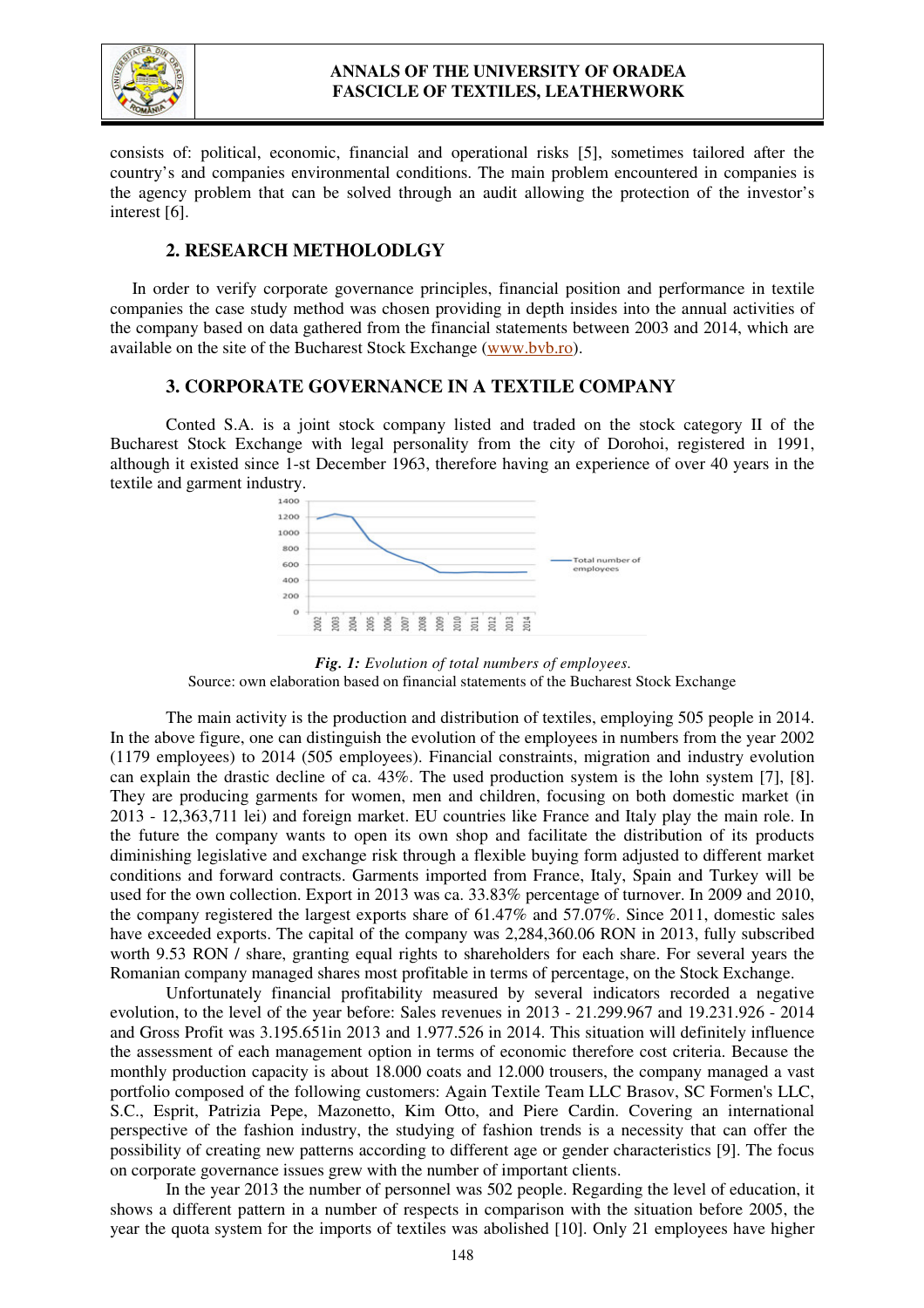

### **ANNALS OF THE UNIVERSITY OF ORADEA FASCICLE OF TEXTILES, LEATHERWORK**

education, which is a normal percentage taking into account the field of activity of the company. A number of 142 persons of the total employees of the company are unskilled workers, on account of the existing market gap of qualified personnel in textiles. This is the case for engineers, mechanics but as well for confectioners. They have graduated from secondary schools, and vocational schools. A number of 76 people have a minimum qualification in the textile industry in which they perform their activity. Consequently, the company tries to ensure quality through a training period of 2-3 months, helping them to adapt better to the workplace. Sometimes it is a risky decision because the company must provide the minimum wage for them. Interestingly the company does not mention the existence of worker unions in recent years, which suggests a limited involvement of the workers in the process of change and transition [11]. In 2005 the percentage of workers joining at that time, existing union was 30%.

Evaluation of the company's activity regarding the risks management reveal that activities regarding assessments on risk related to capital, exchange risk, liquidity and cash flow risk, risk of price reduction, risk of lohn system, political and legislative risk, risk of losing some markets, and operational risks, take regular place. From the risks within the company mentioned before, the liquidity risk is minimal. The management developed risk maps and tried to establish an importance ranking. On today's highly competitive market specialization of the workforce is required. Difficulties in attracting qualified personnel are high risks that affect negatively the daily activities performance.

In order to be able to correctly evaluate for instance the impact of the companies' activity on the environment, a constant monitoring of the delivery and storage of waste, in partnership with specialized companies like S.C. Pandora Prod S.R.L. Focşani, or S.C. Roxy Textil S.R.L for textiles, paper and cardboard, or plastics, was organized. Striving to improve the overall situation of the company is the Board of Directors. It is responsible for examining and approving the strategic plan, the company's operational, financial, and corporate structure assuring a balance between business continuity and shareholder expectations. In order to verify the adopted research questions we will further examine other corporate governance issues. To reduce unnecessary costs some equipment is for sale.

In accordance with the Law no. 31/1990, SC Conted S.A. Dorohoi, is administered under a unitary system. For an audit, the establishment of the remuneration of directors, managers, staff, or the nomination of candidates for different management positions the board of directors may create advisory committees. This advisory committee assists the board of directors in the establishment of internal rules. The current board of directors is composed of three members, elected in 2011 for a mandate of 4 years. Non-executive directors are also been elected and between administrators there is no agreement, understanding or family connection. The first two persons mentioned in the table below highlighting some important board members characteristics like age, gender, education and experience were members together with Tudor Ioana, an economist, 52 years old, with an experience of 35 years since 2005. The majority of the board members fall under the age bracket of 58-64 years old, their education is primarily based on engineering. It is important that at the level of board women are represented. Although the situation in the company concerning the number of women as members in the board is aligned with the general situation of Romanian companies, the commitment towards gender diversity must be more present in companies belonging to the textile and garment industry not only because female workforce is predominant but also due to their active involvement in business activities and not least because of the female customers.

| <b>Name</b> | Age | Profile                                             | <b>Experience in Years</b> |
|-------------|-----|-----------------------------------------------------|----------------------------|
| Popa M.     | 62  | engineer - profile technology and textile chemistry |                            |
| Negreanu V. | 64  | economist - the economy specialty industry          |                            |
| Puin N.     | 58  | engineer-profile technology and textile chemistry   |                            |

*Table 2: Composition of the board* 

Source: own elaboration based on financial statements of the company on the Bucharest Stock Exchange

The individuals that claim ownership of the company's capital are Manole Popa, Negreanu Valeria and Pujin Nelu. Manole Popa participates with a percentage of 25.53%, followed by Pujin Nelu with 20.25% and then Negreanu Valeria with a percentage of 10.00%. The CEO has the power to take decisions regarding the company's management in order to ensure and maintain economic efficiency and manage the business-relations with third parties. One of the most important tasks are